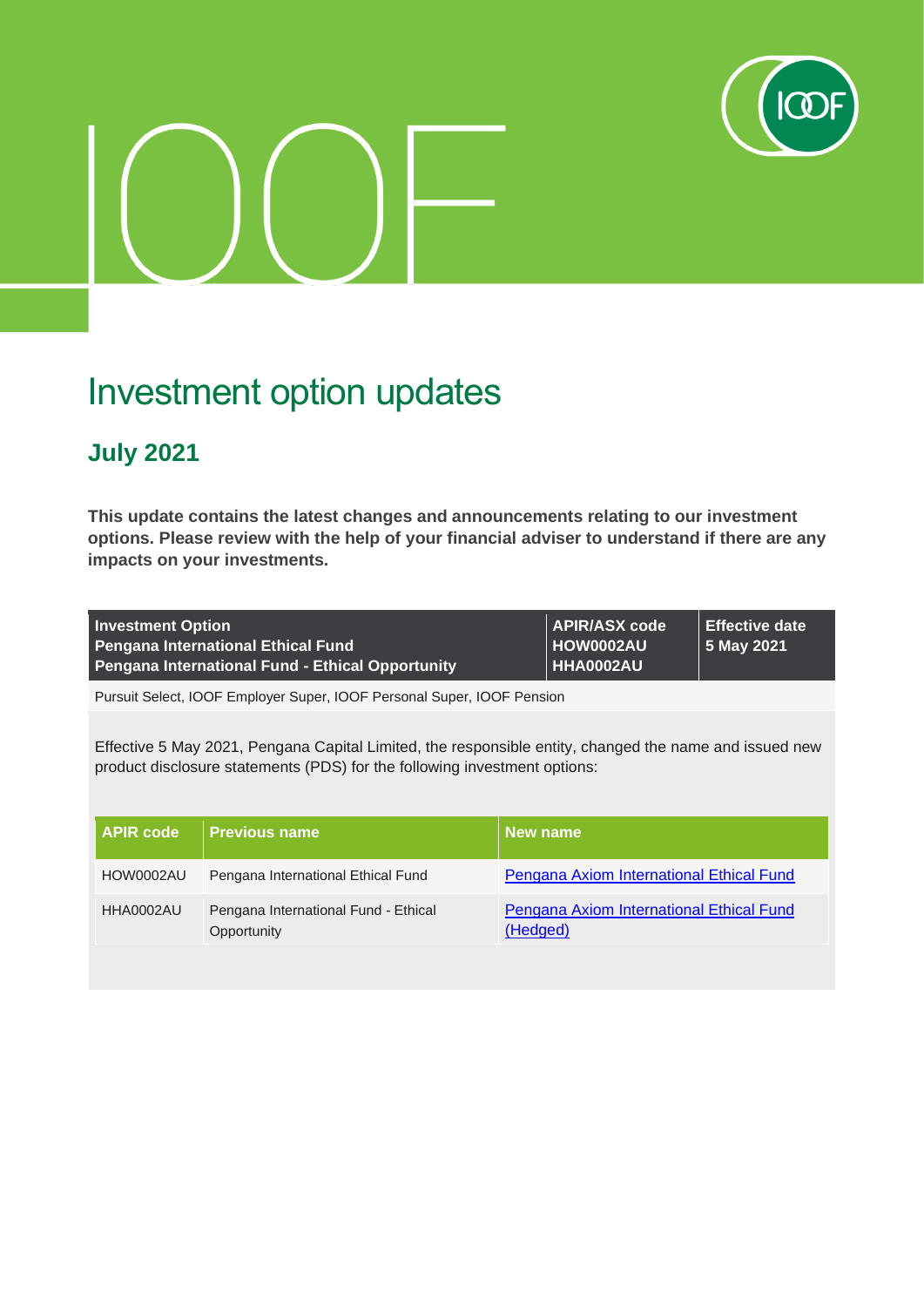| <b>Investment Option</b><br>Macquarie Income Opportunities Fund        | APIR/ASX code<br><b>MAQ0277AU</b> | <b>Effective date</b><br>  1 July 2021 |
|------------------------------------------------------------------------|-----------------------------------|----------------------------------------|
| Pursuit Select, IOOF Employer Super, IOOF Personal Super, IOOF Pension |                                   |                                        |
|                                                                        |                                   |                                        |

In light of challenging economic and financial market conditions, the maximum allowable allocation to the high yield and emerging markets debt sectors will be increased.

Further information is available [here.](https://microsite.ioof.com.au/__data/assets/pdf_file/0020/441506/2021-07-01-Macquarie-Income-Opportunities-Fund.pdf)

| <b>Investment Option</b> | APIR/ASX code | Effective date |
|--------------------------|---------------|----------------|
| <b>Dexus</b>             | <b>DXS</b>    | 22 June 2021   |
|                          |               |                |

Pursuit Select, IOOF Employer Super, IOOF Personal Super, IOOF Pension

On 22 April 2021 Dexus Funds Management Limited as Responsible Entity of the Dexus Diversified Trust (DDF), Dexus Industrial Trust (DIT), Dexus Office Trust (DOT) and Dexus Operations Trust (DXO) (together known as the Dexus Trusts), held an Extraordinary General Meeting where Dexus Security holders approved changes to simplify the Dexus corporate structure (Simplification).

The Simplification involves "top-hatting" each of DDF, DIT and DOT with a newly established trust called Dexus Property Trust (DPT) to form a dual stapled group comprising DXO and DPT.

Further information is available in the [ASX release.](https://microsite.ioof.com.au/__data/assets/pdf_file/0014/441500/2021-06-22-DXS-ASX-release.pdf)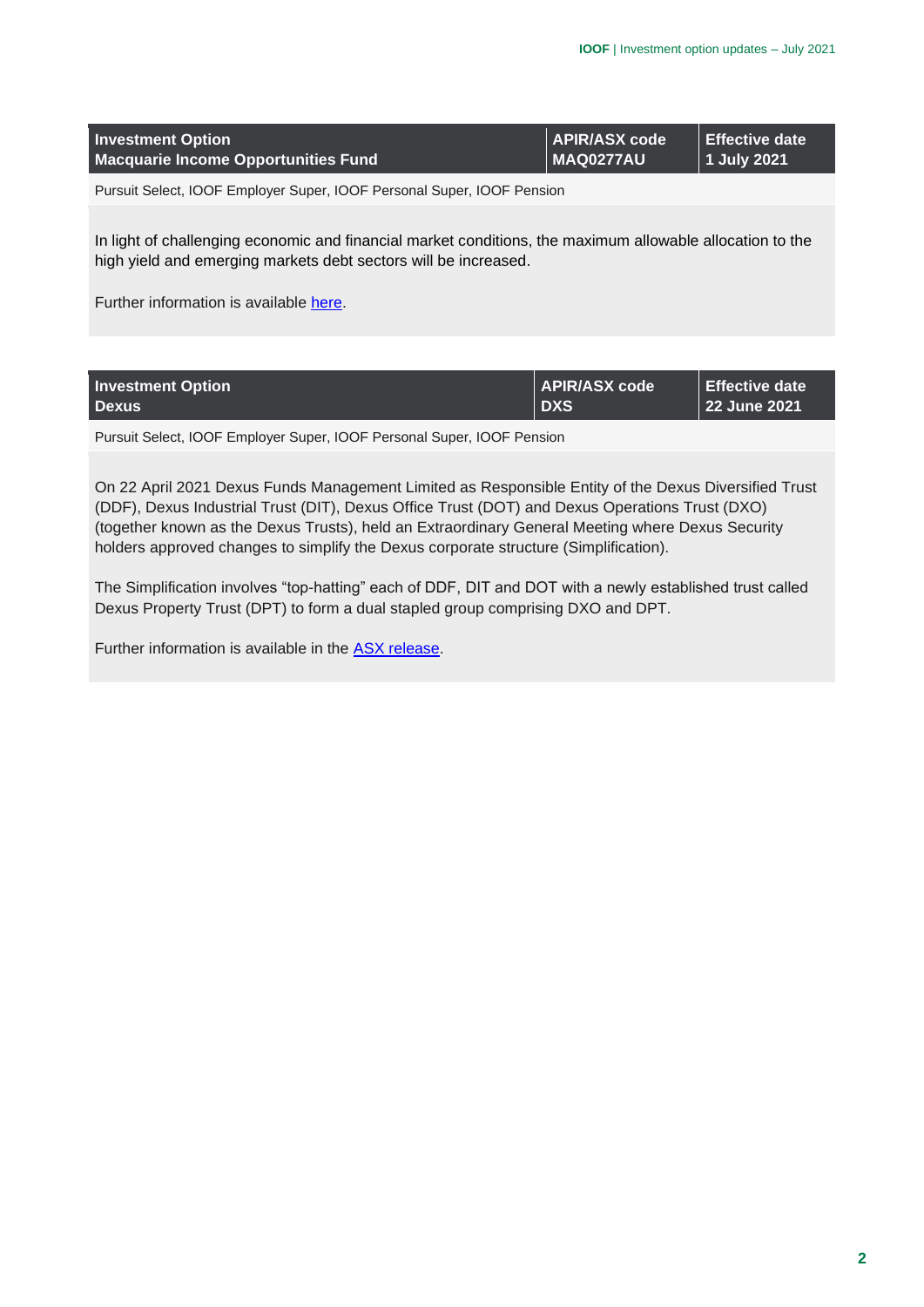| <b>Investment Option</b>                                             | <b>II APIR/ASX code</b> I | l Effective date |
|----------------------------------------------------------------------|---------------------------|------------------|
| Legg Mason Western Asset Australian Bond Trust - Class A   SSB0122AU |                           | 30 June 2021     |
| Legg Mason Western Asset Global Bond Fund                            | ∣SSB8320AU                |                  |

Pursuit Select, IOOF Employer Super, IOOF Personal Super, IOOF Pension

Effective 30 June 2021, a new Product Disclosure Statements (PDS) were issued for the following investment options:

| <b>APIR code</b> | Investment option                                        |
|------------------|----------------------------------------------------------|
| SSB0122AU        | Legg Mason Western Asset Australian Bond Trust - Class A |
| SSB8320AU        | Legg Mason Western Asset Global Bond Fund                |

The revised PDSs for the above investment options have been updated to include enhancements to the environmental, social and governance (ESG) exclusions. From 30 June 2021, the investment options above will not invest in securities issued by companies directly involved in:

- The production of controversial weapons.
- The manufacture of tobacco products.
- Mining or extraction of thermal coal, or extraction of oil from tar sands (subject to a 10% revenue threshold).

Further information is available in the PDSs linked above.

| <b>Investment Option</b>                          | <b>APIR/ASX code</b> | Effective date |
|---------------------------------------------------|----------------------|----------------|
| Milford Australian Absolute Growth Fund - Class W | ETL8155AU            | 30 June 2021   |

Pursuit Select, IOOF Employer Super, IOOF Personal Super, IOOF Pension

Effective 30 June 2021, a new PDS was issued with the following changes:

- The management fee and costs reduced from 1.13% pa to 0.90% pa.
- In implementing the reduced fee, the share class name for the 0.90% fee was renamed the 'W class' – this share class is the share class platforms will continue to invest in.
- A performance fee cap of 0.95% of the average daily NAV was introduced.
- The investment option will move to bi-annual distribution frequency going forward.

Further information is available in the [PDS.](https://microsite.ioof.com.au/__data/assets/pdf_file/0017/441503/2021-06-30-Milford-Australian-Absolute-Growth-Fund-PDS.pdf)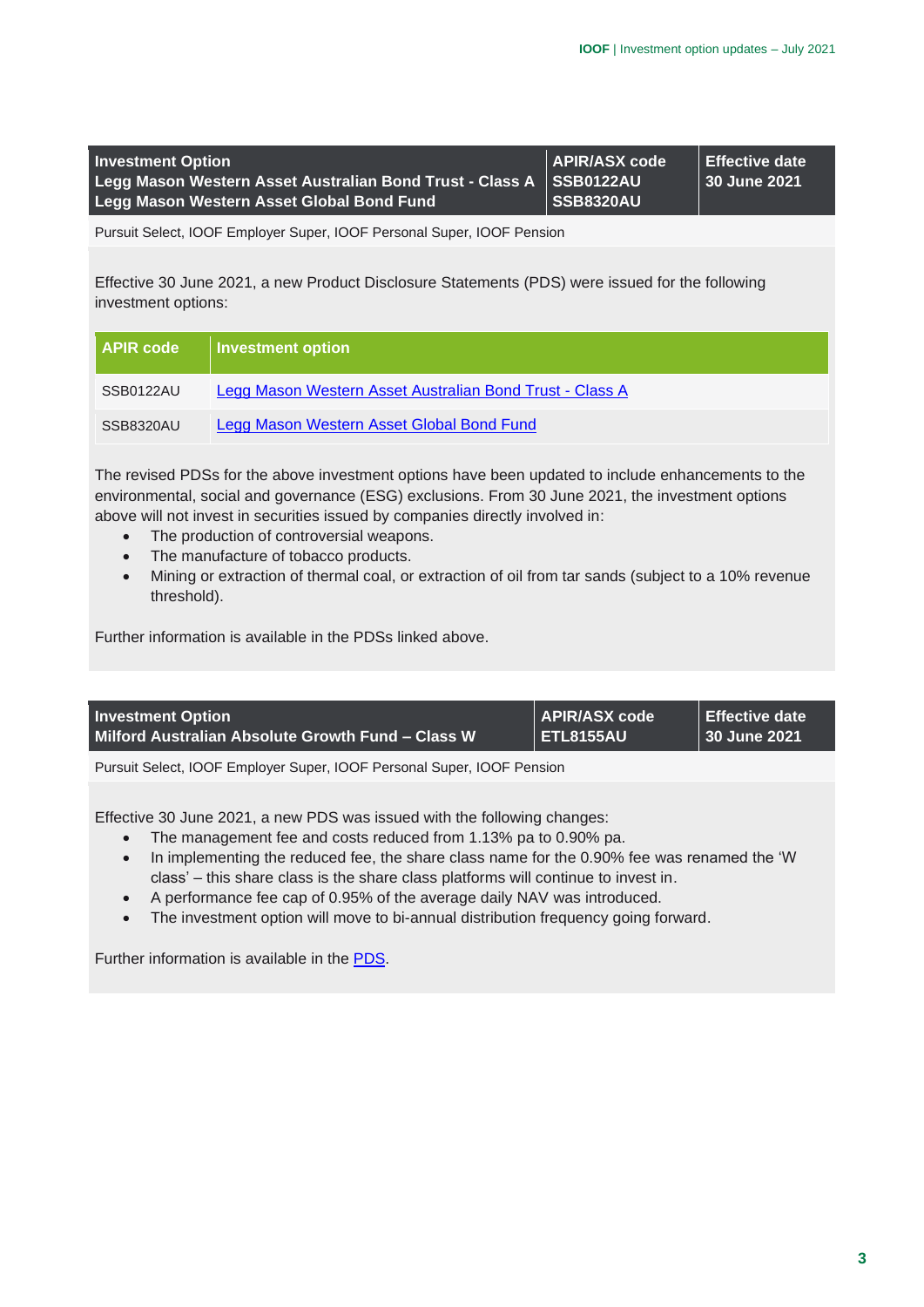| <b>Investment Option</b>                         | <b>APIR/ASX code</b> | <b>Effective date</b> |
|--------------------------------------------------|----------------------|-----------------------|
| Janus Henderson Australian Fixed Interest Fund   | <b>IOF0046AU</b>     | 1 July 2021           |
| Janus Henderson Cash Fund - Institutional        | <b>IOF0141AU</b>     |                       |
| Janus Henderson Conservative Fixed Interest Fund | <b>IOF0047AU</b>     |                       |

Pursuit Select, IOOF Employer Super, IOOF Personal Super, IOOF Pension

Effective 1 July 2021, the management cost was reduced for the following investment options:

| <b>APIR code</b> | <b>Investment options</b>                                | <b>Previous management</b><br>cost (% pa) | <b>New management cost</b><br>$(%$ (% pa) |
|------------------|----------------------------------------------------------|-------------------------------------------|-------------------------------------------|
| IOF0046AU        | Janus Henderson Australian Fixed<br>Interest Fund        | 0.47                                      | 0.45                                      |
| IOF0141AU        | Janus Henderson Cash Fund -<br>Institutional             | 0.15                                      | 0.10                                      |
| IOF0047AU        | Janus Henderson Conservative Fixed 0.35<br>Interest Fund |                                           | 0.30                                      |

| <b>Investment Option</b>            | APIR/ASX code    | ∣ Effective date     |
|-------------------------------------|------------------|----------------------|
| <b>Altius Sustainable Bond Fund</b> | <b>AUS0071AU</b> | 1 July 2021 <b> </b> |

Pursuit Select, IOOF Employer Super, IOOF Personal Super, IOOF Pension

Effective 1 July 2021, the management cost for the Altius Sustainable Bond Fund will reduce from 0.69% pa to 0.49% pa.

Further information is available [here.](https://microsite.ioof.com.au/__data/assets/pdf_file/0018/441504/2021-07-01-ASBF-Change-in-Management-Fee.pdf)

| <b>Investment Option</b>                                | <b>APIR/ASX code</b> | $\blacksquare$ Effective date |
|---------------------------------------------------------|----------------------|-------------------------------|
| Perennial Value Wealth Defender Australian Shares Trust | <b>IOF0228AU</b>     | $\vert$ 1 July 2021           |
|                                                         |                      |                               |

Pursuit Select, IOOF Employer Super, IOOF Personal Super, IOOF Pension

Effective 1 July 2021, the Perennial Value Wealth Defender Australian Shares Trust management fees will be reduced from 0.98% pa to 0.70% pa and the performance fee will no longer be charged.

Further information is available [here.](https://microsite.ioof.com.au/__data/assets/pdf_file/0004/441508/2021-07-01-PVWD-Fee-Changes.pdf)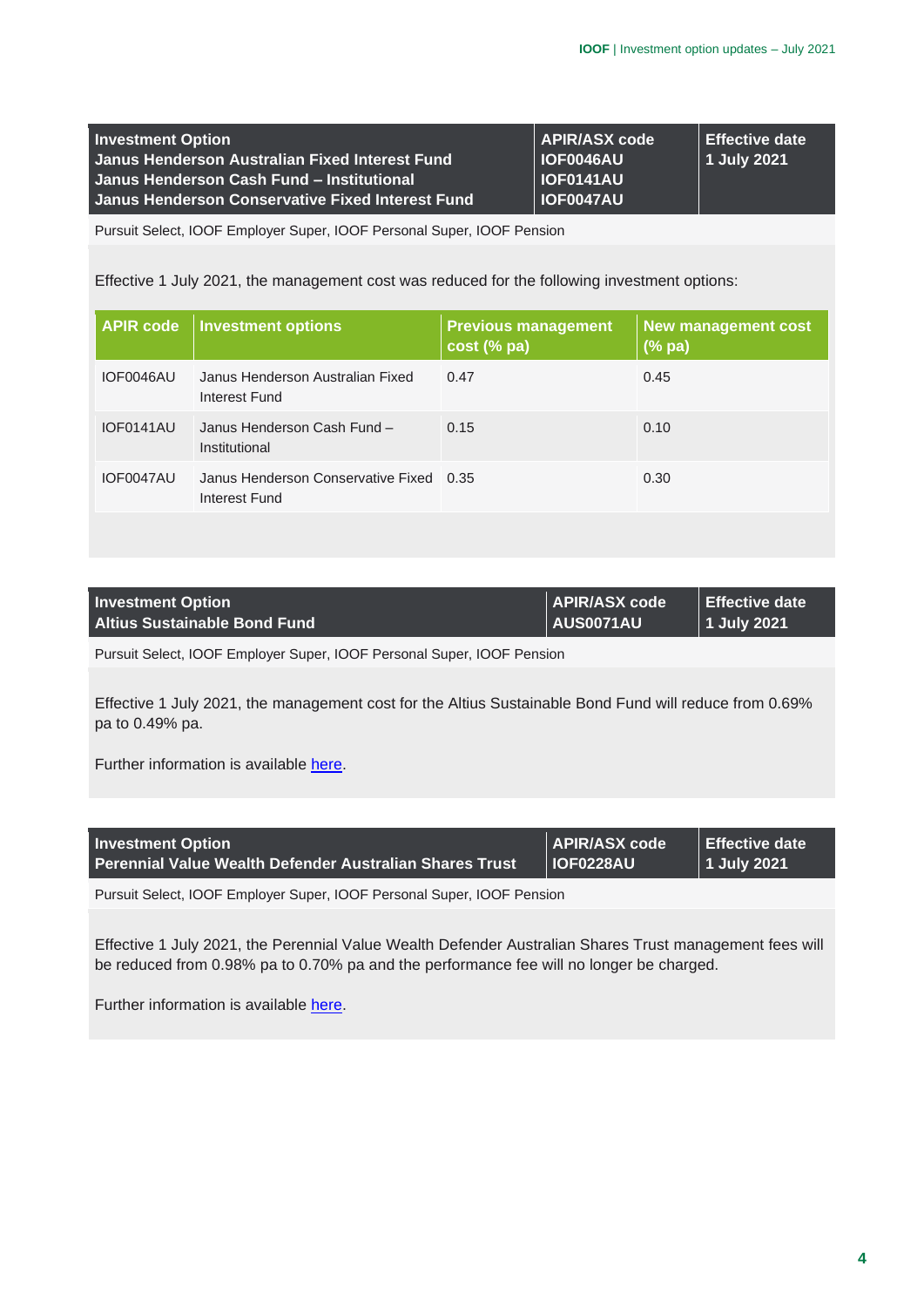| <b>Investment Option</b>                    | APIR/ASX code         | Effective date |
|---------------------------------------------|-----------------------|----------------|
| <b>Fidelity Global Equities Fund</b>        | ∣ FID0007AU           | 1 July 2021\   |
| <b>Fidelity Hedged Global Equities Fund</b> | $\parallel$ FID0014AU |                |

Pursuit Select, IOOF Employer Super, IOOF Personal Super, IOOF Pension

Effective 1 July 2021, Jeremy Podger has been appointed to act as the interim Lead Portfolio Manager of the investment options until a new external Portfolio Manager is appointed, after which they will manage the transition collectively. Oliver Trimingham has also been appointed as Co-Portfolio Manager of the investment options. Amit Lodha, the previous Portfolio Manager of the investment options has resigned.

Further information is available [here.](https://microsite.ioof.com.au/__data/assets/pdf_file/0019/441505/2021-07-01-Fidelity-Change-of-Portfolio-Manager.pdf)

| <b>Investment Option</b>                                               | APIR/ASX code                      | Effective date |
|------------------------------------------------------------------------|------------------------------------|----------------|
| <b>Partners Group Global Multi-Asset Fund</b>                          | $\overline{\phantom{a}}$ ETL0431AU | 1 July 2021    |
| Pursuit Select, IOOF Employer Super, IOOF Personal Super, IOOF Pension |                                    |                |

Equity Trustees Limited, the responsible entity, will be making changes to the structure of the Partners Group Multi-Asset Fund effective around 1 July 2021.

Further information is available [here.](https://microsite.ioof.com.au/__data/assets/pdf_file/0003/441507/2021-07-01-Partners-Group-update.pdf)

| <b>Investment Option</b>         | APIR/ASX code                | Effective date |
|----------------------------------|------------------------------|----------------|
| <b>Fargo Enterprises Limited</b> | $\overline{\phantom{a}}$ FGO | 26 July 2021   |
|                                  |                              |                |

IOOF Employer Super, IOOF Personal Super, IOOF Pension

The Investment Option has been suspended from quotation effective 26 July 2021, following receipt of an announcement regarding a transaction that could result in a change of its activities.

Further information is available [here.](https://microsite.ioof.com.au/__data/assets/pdf_file/0005/441509/2021-07-26-Fargo-ASX.pdf)